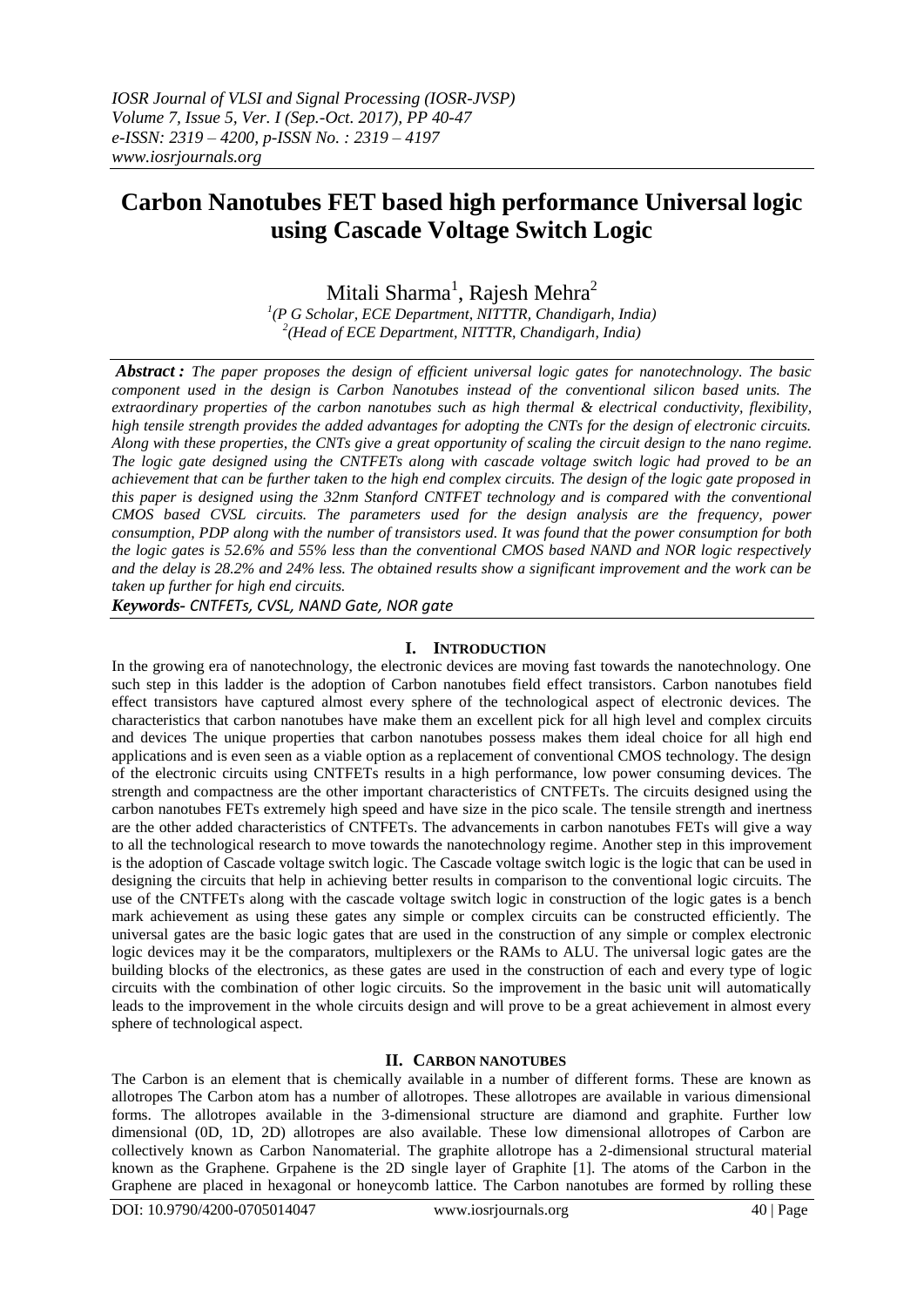graphene sheets like a cylinder. The diameter for these tubes scale to nanometers range  $(10^{-9}$  meters) and the length varies from nanometers scale to centimeters scale. These sheets can take up two different forms depending upon the way it is rolled up, i.e. it depends upon the chirality [2]. The Carbon nanotubes have many different structures. These structures differ in length, layer count and thickness. The forms taken up by the nanotubes are metal and semiconductors depending upon the way these sheets are rolled up. The layers of graphene that make up the carbon nanotubes take up the shape of a hexagon, The carbon molecules takes up apexes of this hexagonal arrangement. The semiconductor form of carbon nano tubes are used in the design of Carbon nanotubes field effect transistor (CNTFET) [2]. The basic structure of how graphene sheet looks like is shown below in figure 1. These sheets consist of a mesh like structure with a series of carbon atoms. These sheets when rolled up are called as the carbon nanotubes.



**Figure 1**: Structure of Graphene

The basic structure of carbon nanotubes is as shown below in figure 2. The structure of carbon nanotubes is basically of two types. The type of nanotubes depends on the shell count that constitutes the tubular structure.



**Figure 2:** Structure of Carbon Nanotubes

It may have one wall, two walls or multiple walls. The two types of carbon nanotubes are as explained below: **Single walled Carbon Nanotubes (SWCNTs):** This type of carbon nanotubes consists of only single layer of grapheme cylinder. This layer can be of metal or semiconductor material.

**Double walled Carbon Nanotubes**: This type of nanotubes lies n between of the single walled and multi walled. They have exactly two layers of tubes rolled up at specific angles. **Multi walled Carbon Nanotubes (MWCNTs)**: This type of carbon nanotubes consists of both the metal and semiconductor layer of cylinder materials. These are arranged in the concentric cylinder pattern. The metallic cylinder negates the properties of semiconductor material. Thus this type of CNTs is usually not preferred for the industry applications [3]. The structure of all these types of CNTs is shown below in figure 3 The structure of all these types of carbon nanotubes are as shown below in figure 3, where a represents the Single walled CNTs and b represents the double walled CNTs and (c) Multi walled CNTs [1].



**Figure 3:** Types of Carbon Nanotubes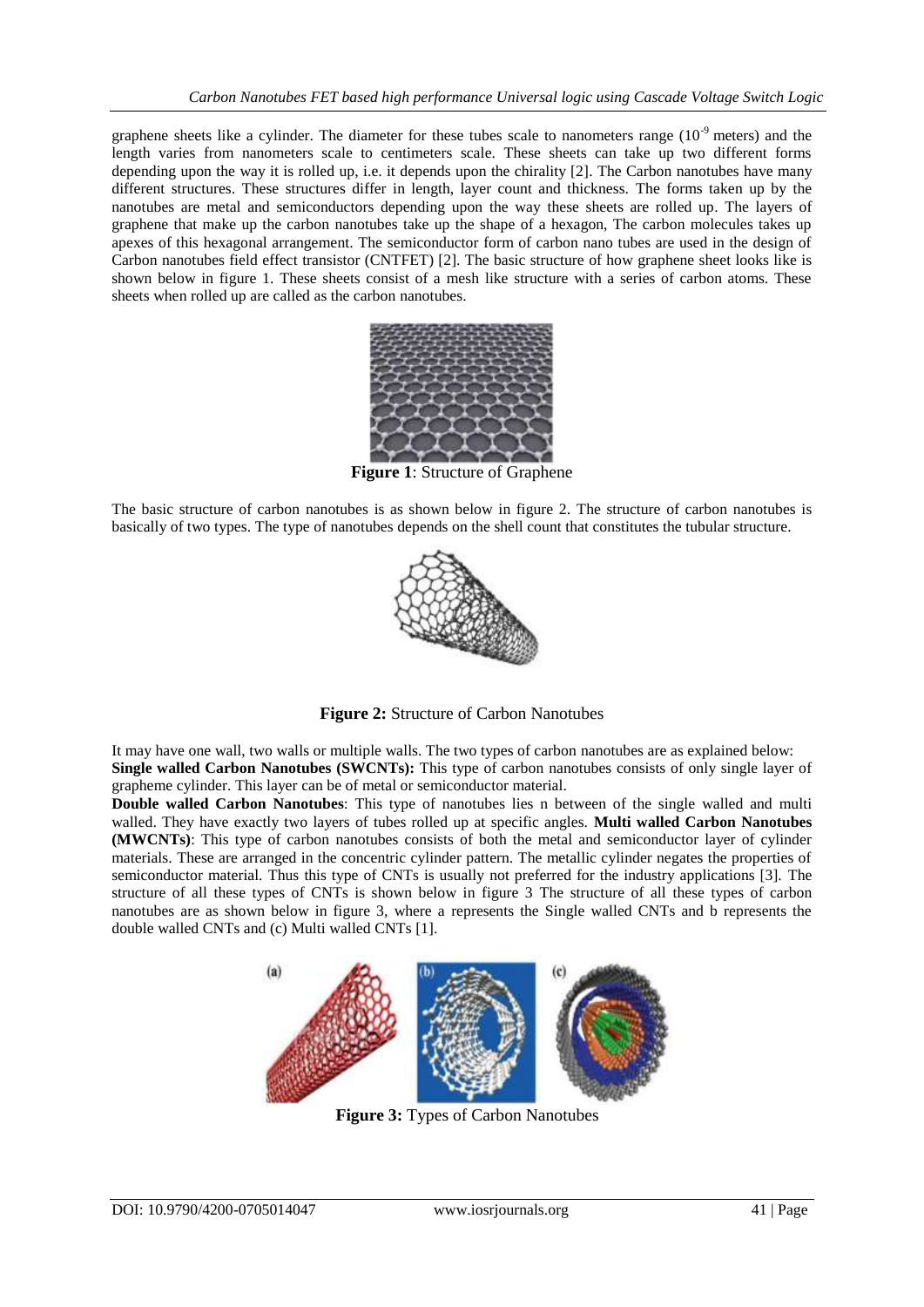# **III. CARBON NANOTUBES FIELD EFFECT TRANSISTOR**

The Carbon nanotubes field effect transistors are basically the field effect transistor that makes use of the carbon nanotubes or an array of these tubes instead of the silicon. The nanotubes are used as the channel material. Carbon nanotubes FETs are in a way similar to the MOSFETs. Similar to the structure of MOSFETs, CNTFETs have 3 terminals, viz. source, drain and gate. The basic structure of carbon nanotubes FET is as shown below in figure 4 [4]. The gate terminal controls the current that flows from the source to drain terminal. When gate terminal is on, the channel present in the FETs, allows the flow current to from source to drain through it. The difference between the MOSFETs and the CNTFETs is in the type of channel present in them [5]. The MOSFETs use heavily doped Silicon material as channel material and the CNTFETs use the carbon nanotubes as the main component for the channel used for the flow of current [6].



**Figure 4:** Schematic Diagram of a Carbon Nanotubes FET

As is seen from the figure 3, the CNTFET is a four terminal device just like the conventional silicon based MOSFETs. It consists of the intrinsic Carbon nanotubes based channel. The channel is separated from the metallic gate terminal with the help of the insulator sandwiched between the two layers. The current enters into the device through the source terminal and flows through the CNT based channel and leaves the device from the end terminal which is the source terminal. The source and drain terminal acts as the interconnection for connecting more devices [7-8]. In spite of having a structural similarity, there is vast difference in the performance and characteristics. MOSFETs have been replaced with the CNTFETs due to a number of setbacks faced by them. Some of them include the short channel effects, high leakage current, reliability issues and many others. With the increasing trend of the nanotechnology, the CNTFETs replaced the MOSFET devices. With the decrease in the size, the scaling down of the MOSFETs becomes difficult. CNTFETs on the other hand offers high temperature resistance, strong inter bonds that provides strength at such a small size, large transconductance, high electron hole mobility and many others. Thus Carbon nano tubes based FETs have become an ideal substitute for the transistor material. The CNTFETs are categorized into two categories, one based on their geometry and the other based on their operation. Based on the geometry, there are top gated, bottom gated and the coaxial gated CNTFETs and based on the operation type, there are Schottky barrier and MOSFET type CNTFETs available for the use. The type of it chosen depends upon the type of application for which the CNTFET is considered [9-10].

# **IV. CASCADE VOLTAGE SWITCH LOGIC**

Cascade voltage switch logic (CVSL) is a type of logic used to design the digital logic circuits. The basic concept used in this logic is that it requires both the true and complementary form of inputs. For designing the circuit, two complementary NMOS structures are designed [11]. The NMOS structure is connected to the cross coupled network pair of pull up PMOS devices. The basic design for the simple CVSL Circuits is as shown below in figure 5 [12].



**Figure 5:** Basic CVSL circuit

As it is clear from the circuit, it consists of a pair of pull down N trees which are similar to one another and another pair of pull up P devices among which cross coupling is done. The 'f' is pull down network and it evaluates the logic while the ¯f makes use of the inverted inputs that are arranged in compliment. The working principal is as explained below: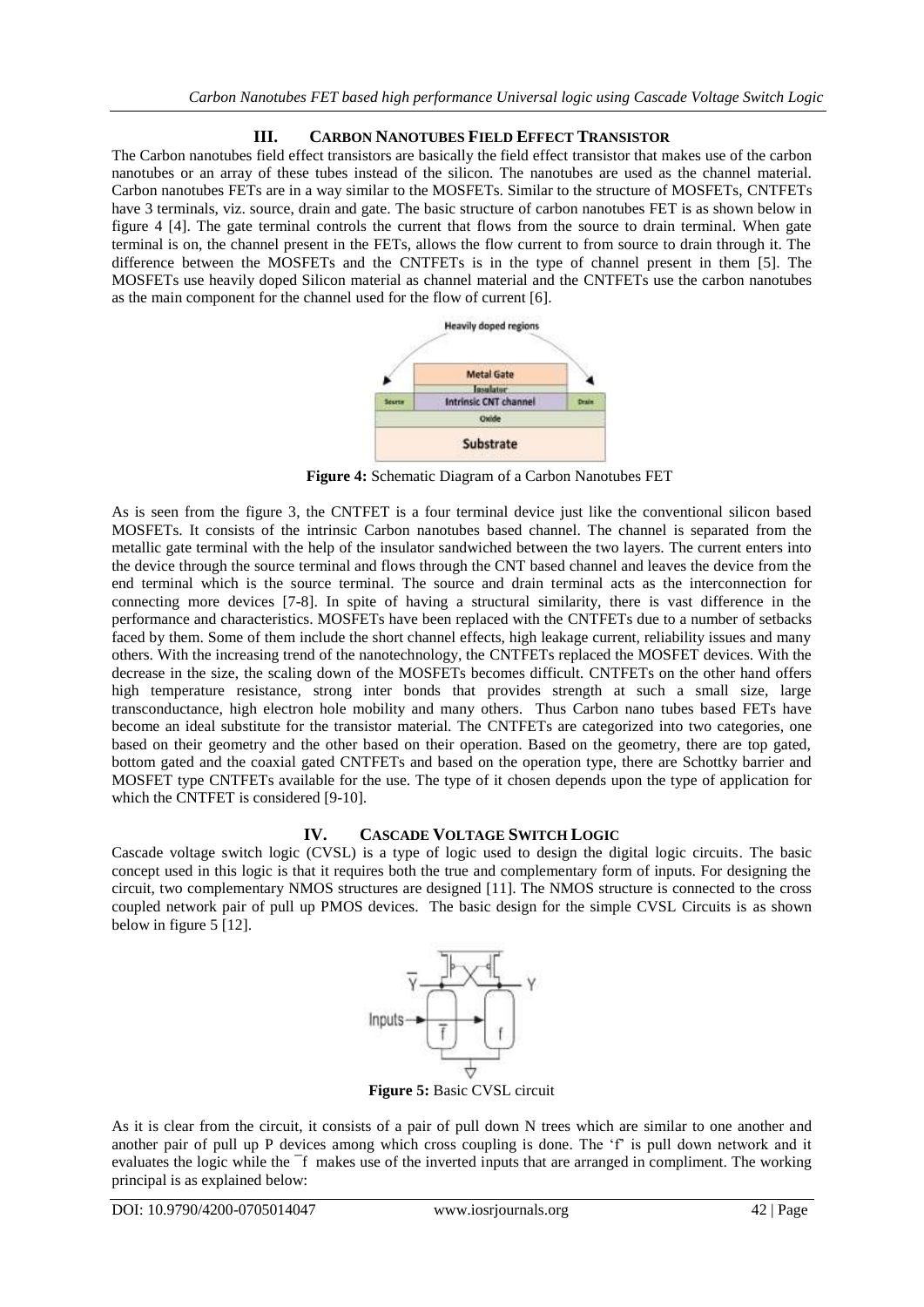- 1. Whenever the circuit is triggered with input, one of the pull down network will be in ON state while the other will be in OFF state.
- 2. The networks that will be ON, while make the output LOW. This LOW output will turn the PMOS transistor to ON state and it will pull the other output to HIGH state.
- 3. When the output of the opposite network gets HIGH, the other PMOS transistor will be turned OFF. Therefore no power dissipation will occur [13].
- The CVSL has following advantages that make it a great choice for designing the logic devices.
- 1. It offers low power dissipation as during any input cycle one of the transistor network remains in OFF state.
- 2. The delay time for any simulation cycle is very less, thereby enhancing the speed of the simulation.
- 3. It improves the on chip transistor area by reducing the number of transistor required for any circuit design [13].

#### **V. UNIVERSAL LOGIC GATES**

The universal logic gates are the logic gates that can be used to construct all logic circuits. The NAND and NOR are the two types of universal logic gates. All the gates present in the logic families can be build up using the combination of these two logic gates say it be and Inverter, AND gate or the OR logic gate. Any complex gate combination can also be constructed using the combination of these two. The logic gate taken into consideration in this research paper is the NAND logic gate. As is the name, the NAND logic gate is made using the combination of the logical AND gate and the NOT logic connected in a series combination. In simple terms the NAND gate is basically the NOT of AND logic gate or the complementary form of logical AND gate. As is seen, it is the series combination of the logical AND gate connected with the NOT gate. The symbol for the logical NAND gate and NOR gate is as shown below in figure 6.



**Figure 6**: NAND and NOR logic gate Symbolic Representation

The logical expression for the NAND gate is as shown below in equation 1.

$$
Q = \overline{A \cdot B} \tag{1}
$$

$$
Q = \overline{A + B} \tag{2}
$$

The truth table for the 2 input NAND gate is as shown below in table 1.

| Table 1: Truth table for 2-input Universal Logic |             |            |
|--------------------------------------------------|-------------|------------|
| B                                                | <b>NAND</b> | <b>NOR</b> |
|                                                  |             |            |
|                                                  |             |            |
|                                                  |             |            |
|                                                  |             |            |

As is seen from the truth table, that the output of the NAND logic gate is high if any input to the logic gate is low. The NAND gates are considered as the building blocks as they are used in the construction of all other logic gates. In practice it is the most commonly used logic function. This is the reason they are referred to as the ―Universal Gate‖. The NAND gates are available in various IC packages such as 7400 IC series, 74LS00 Quadruple IC and many others [14-15].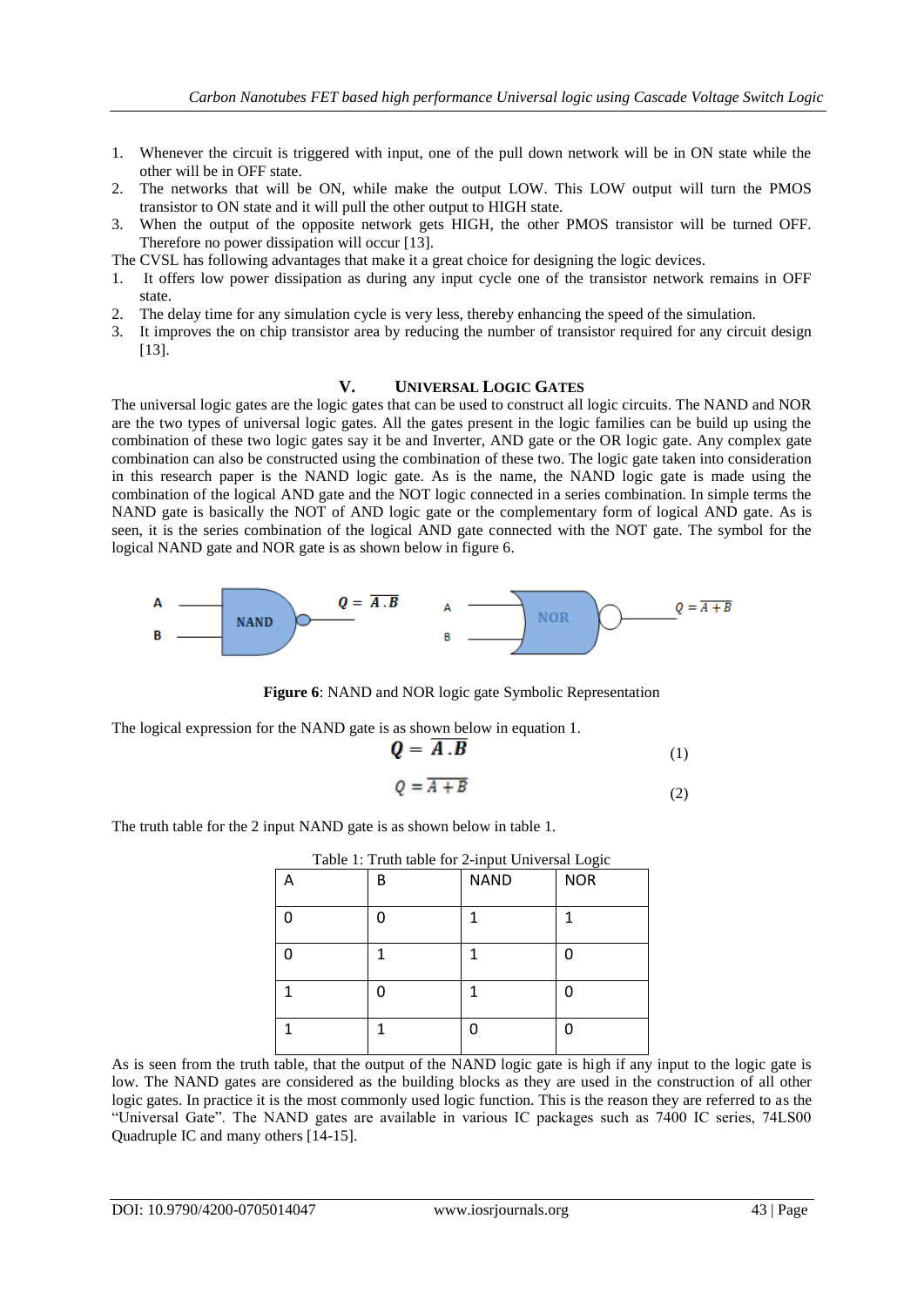#### **VI. CNTFET BASED PROPOSED DESIGNS**

The design and analysis of the universal logic gates is done using cascade voltage switch logic. The transistor base used is the carbon nanotubes based carbon nanotubes field effect transistors (CNTFETs). The circuits are designed using the Cadence Virtuoso simulator and the schematic chosen for the design is the 32nm Stanford CNTFET library for CNTFETs and the 90nm standard cell library for the Silicon based CVSL circuit designs. Suitable biasing is done to make the circuits fully functional. The circuits designed are the universal logic NAND and NOR gates. Firstly the NAND logic circuits are designed. The first circuit designed is the CMOS based NAND logic gate using the cascade voltage switch logic and the next circuit designed is the Carbon nanotubes field effect transistor based NAND logic gate using the cascade voltage switch logic. These circuits are as shown below in the figure 7 and 8 respectively.



**Figure 7:** CMOS based NAND gate using CVSL



As is seen from the above two figures, the circuit design is exactly the same for both the designs. The only difference lies in the material of the channel used. Both the circuits are implemented using the cascade voltage logic. As per the logic of CVSL, at the end of each cycle, we get two outputs. For any set of inputs, we use the true and complementary form of both the inputs for each and every cycle. Thus at the end of each cycle we get true and complemented outputs. For this circuit one is the NAND logic and the other is the inverted output of the NAND logic. That means at the end of each cycle, we get the output for the NAND as well as the AND logic. The CNTFET based circuit is used for making a comparison with CMOS based logic gate circuit. Similar to the CMOS based implementation, at the output both the NAND and AND logic are obtained. Both the circuits are compared based on a set of parameters. Similar to the NAND logic, the NOR logic is designed implementing the cascade voltage switch logic. Two circuits are designed, one NOR logic based on CMOS and the other logic based on the carbon nanotubes based FETs. The circuits designed are as shown in the figure 9 and 10 for the CMOS and CNTFET based NOR logic respectively.



**Figure 9**: CMOS based NOR gate using CVSL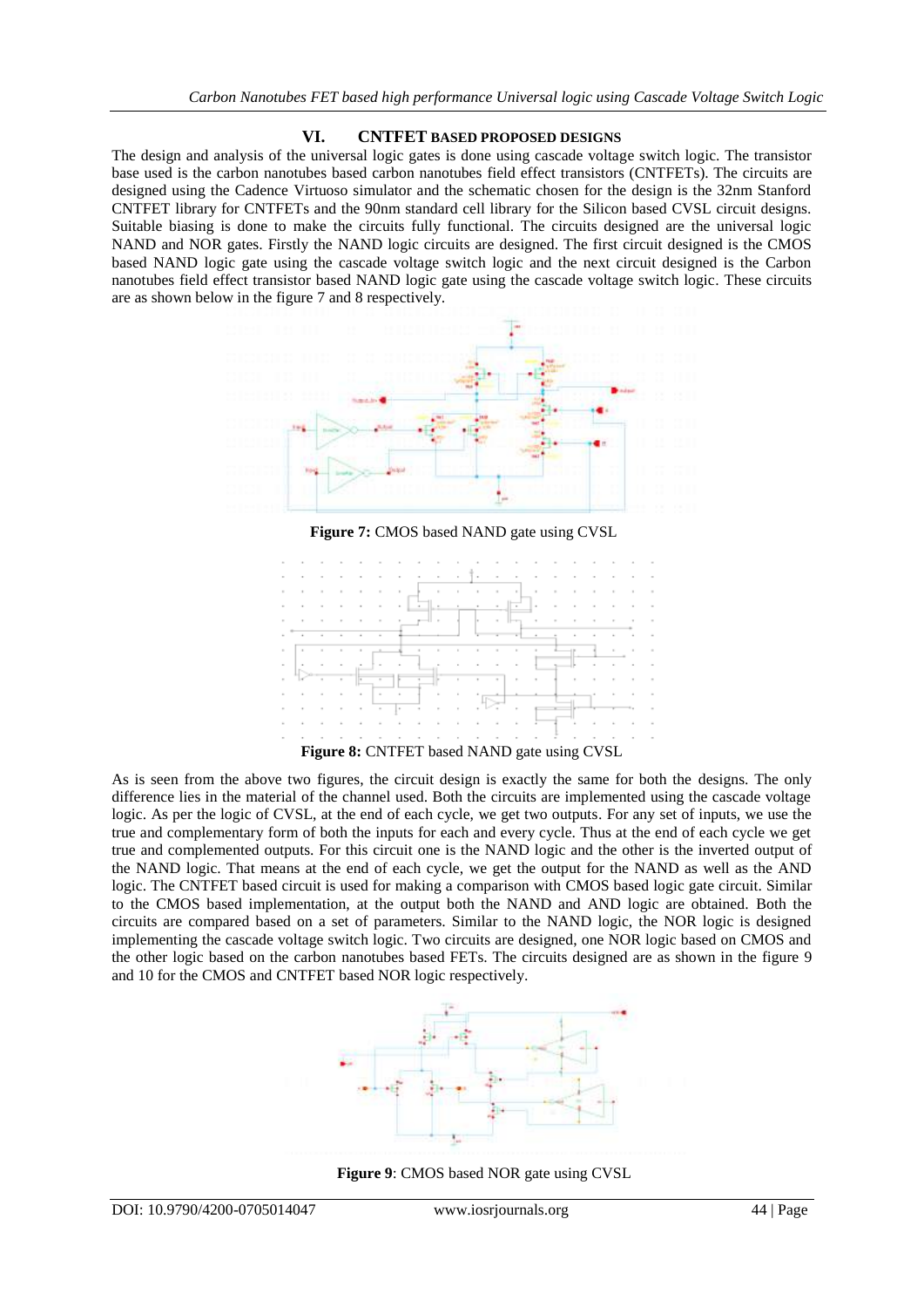

#### **VII. RESULT ANALYSIS**

The analysis for the universal gates is done using the CVSL (Cascade voltage switch logic) in the Cadence Virtuoso environment. The output for both the universal logic gates are obtained. The schematic designed with the proposed logic is compared with the CMOS technology and the CNTFET based circuit. The corresponding schematic design output waveforms are as shown below in figures 11 and 12 respectively for the CNTFET based NAND and NOR logic.



**Figure 11:** Waveform of CNTFET based NAND gate using CVSL waveform



**Figure 12**: Waveform of CNTFET based NOR gate using CVSL waveform

To make a comparative analysis, a number of different parameters are chosen. These parameters are observed for both the CMOS and CNTFET based design of both the logic gates. The parameters taken into consideration are the delay, power consumption, power delay product. The transistor count along with the number of cycles is observed. The parametric analysis for NAND logic for both type of circuits along with the previous work done and observed summed in a tabular form is as shown below in table 2 [9]. All these parameters are observed taking the same frequency.

| Parameter  | Previous CNTFET Work | <b>CNTFET</b> based NAND Gate<br>using CVSL | <b>CMOS</b> based NAND Gate<br>using CVSL |  |
|------------|----------------------|---------------------------------------------|-------------------------------------------|--|
| Frequency  | $1.00E + 09$         | $0.00E + 09$                                | $1.00E + 09$                              |  |
| Power      | 2.83E-08             | $6.602E-12$                                 | 13.942E-12                                |  |
| Delay      | $7.24E-13$           | 19.43E-12                                   | 27.22E-12                                 |  |
| <b>PDP</b> | 2.05E-20             | .28E-22                                     | 3.79E-22                                  |  |

**Table 2**: Performance Analysis for NAND Logic Gate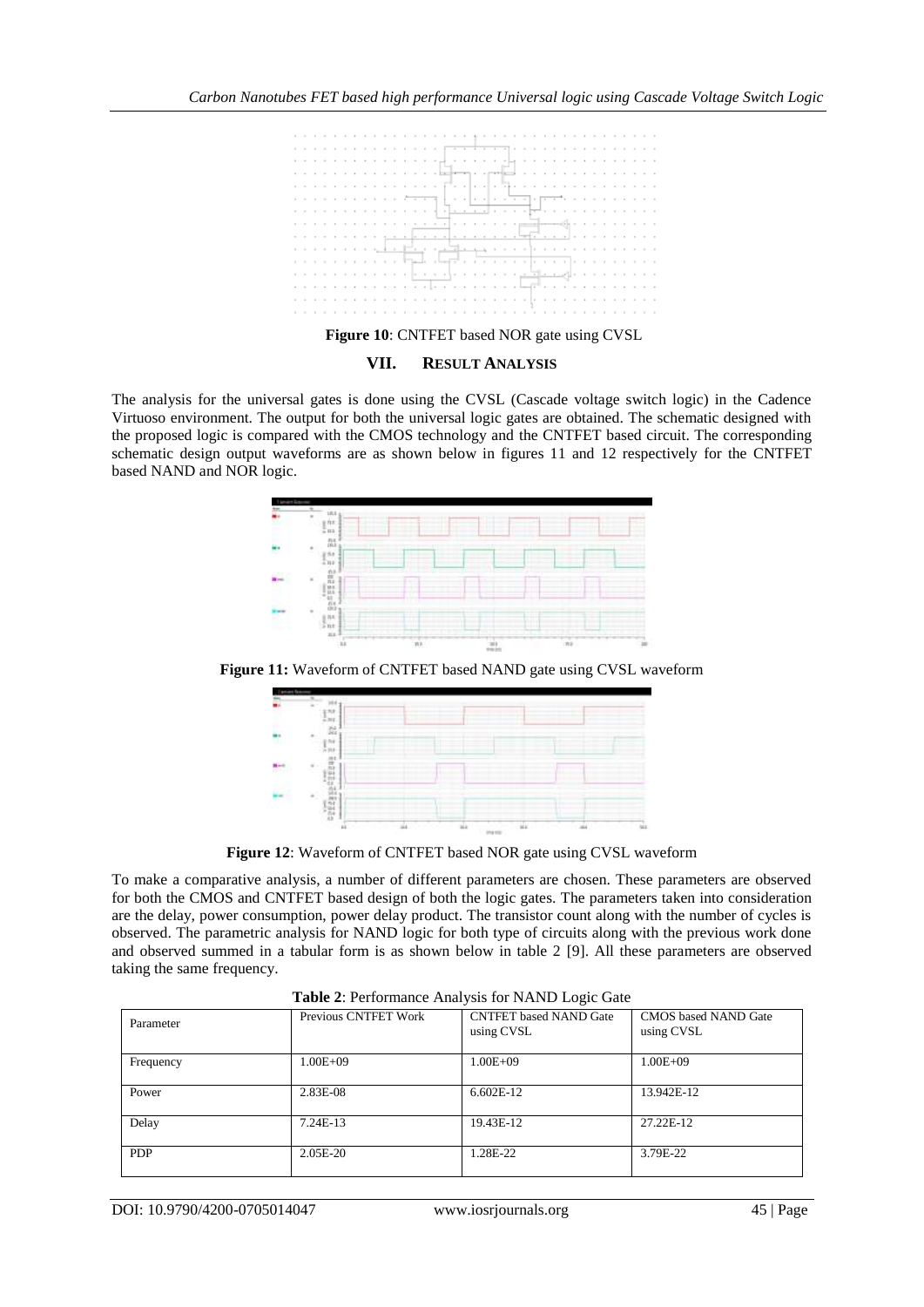| <b>Transistor Count</b> | 10 | 10 | 10 |
|-------------------------|----|----|----|
| Number of Cycles        | -  |    |    |

It can be clearly seen from the above table that the delay obtained at the selected edge of the output and input, for conventional CMOS based NAND gate is 27.22ps which is very high as compared to the one obtained in case of the CNTFET based NOR gate which is 19.43ps. Also the power consumed by CNTFET based NAND gate is 6.60pW which is again considerably low than the CMOS based NAND gate which is 13.94pW. Now next is the parametric analysis of the NOR logic gate. The observed parameters are summed up below in the table 3.

| <b>Table 3: Performance Analysis for OR Logic Gate</b> |                                                   |                                          |  |  |
|--------------------------------------------------------|---------------------------------------------------|------------------------------------------|--|--|
| Parameter                                              | <b>CNTFET</b> based NOR Gate using<br><b>CVSL</b> | CMOS based NOR Gate using<br><b>CVSL</b> |  |  |
| Frequency                                              | $1.00E + 09$                                      | $1.00E + 09$                             |  |  |
| Power                                                  | 5.97E-12                                          | 13.325E-12                               |  |  |
| Delay                                                  | 18.81E-12                                         | 24.81E-12                                |  |  |
| <b>PDP</b>                                             | 1.12E-22                                          | 3.30E-22                                 |  |  |
| <b>Transistor Count</b>                                | 10                                                | 10                                       |  |  |
| Number of Cycles                                       |                                                   |                                          |  |  |

As is seen from the above table, the results obtained from the simulation of the proposed carbon nanotubes FETs based NOR logic gate are much more improved and efficient than the conventional CMOS based NOR logic even when the frequency and the number of transistors used are identical. The power consumption for the CNTFET based NOR logic is 5.97 pW whereas the one consumed in the CMOS based NOR logic is 13.325pW, which is very high. Also the delay occurring in the circuit is 24.81ps in case of CMOS based NOR while it is only 18.81 ps in CNTFET based NOR, which is a significant difference. Also the power delay product is almost one-third of the one in the CMOS based design.

#### **VIII. CONCLUSION**

In this work, universal logic gates, NAND and NOR logic are designed, simulated, analyzed and compared. From the observations summed up in the table 2 and 3, it is very much apparent that the power consumption in case of the CNTFET is almost 50% less than that in the case of the conventional CMOS based NAND logic and 55% less in NOR logic, in spite of designing them using the same logic which is cascade voltage switch logic, which is a significant improvement in the design. Also it is observed that the in comparison to previously design CNTFET based NAND gate, the CVSL based CNTFET circuits have shown a benchmark improvement in all the parameters. The time delay in the circuit is also reduced significantly to about 40% less than the conventional CMOS based circuit for NAND and 24% less in NOR logic. Thus the proposed design of the universal gates gate using CNTFET have shown a significant improvement in the design parameters when even the number of transistors used and the logic implemented are the same. Thus the CNTFETs can be used further in the design of much more complex and larger circuits with parameters having much better performance than the conventional CMOS based circuits.

#### **IX. REFERENCES**

- [1] B.K. Kaushik, M.K. Majumder, "Carbon Nanotubes Based VLSI Interconnects", Springer Briefs in Applied Sciences and Technology, pp. 17-37, 2015.
- [2] Rajendra Prasad Somineni, Y Padma Sai, S Naga Leela, "Low leakage cntfet full adders", IEEE Proceedings of Global Conference on Communication Technologies, pp. 174-179, April 2015.
- [3] Swati Sharma, Rajesh Mehra, "Area & Power Efficient Design of XNOR-XOR Logic Using 65nm Technology", National Conference on Synergetic Trends in engineering and Technology, pp. 57-60, April 2014.
- [4] Atheer Al-Shaggah et. All, "Carbon Nanotubes Field effect Transistor Models Performance and Evaluation", IEEE Jordan Conference on Applied Electrical Engineering and Computing Technologies, pp. 8-13, December 2013.
- [5] Ronak Zarhoun, Mohammad Hossein Moaiyeri, Samira Shirinabadi Farahani, and Keivan Navi, "An Efficient 5-Input Exclusive-OR Circuit Based on Carbon Nanotubes FETs", Electronics and Telecommunications Research Institute Journal, Volume 36, Number 1, pp. 89-98, February 2014.